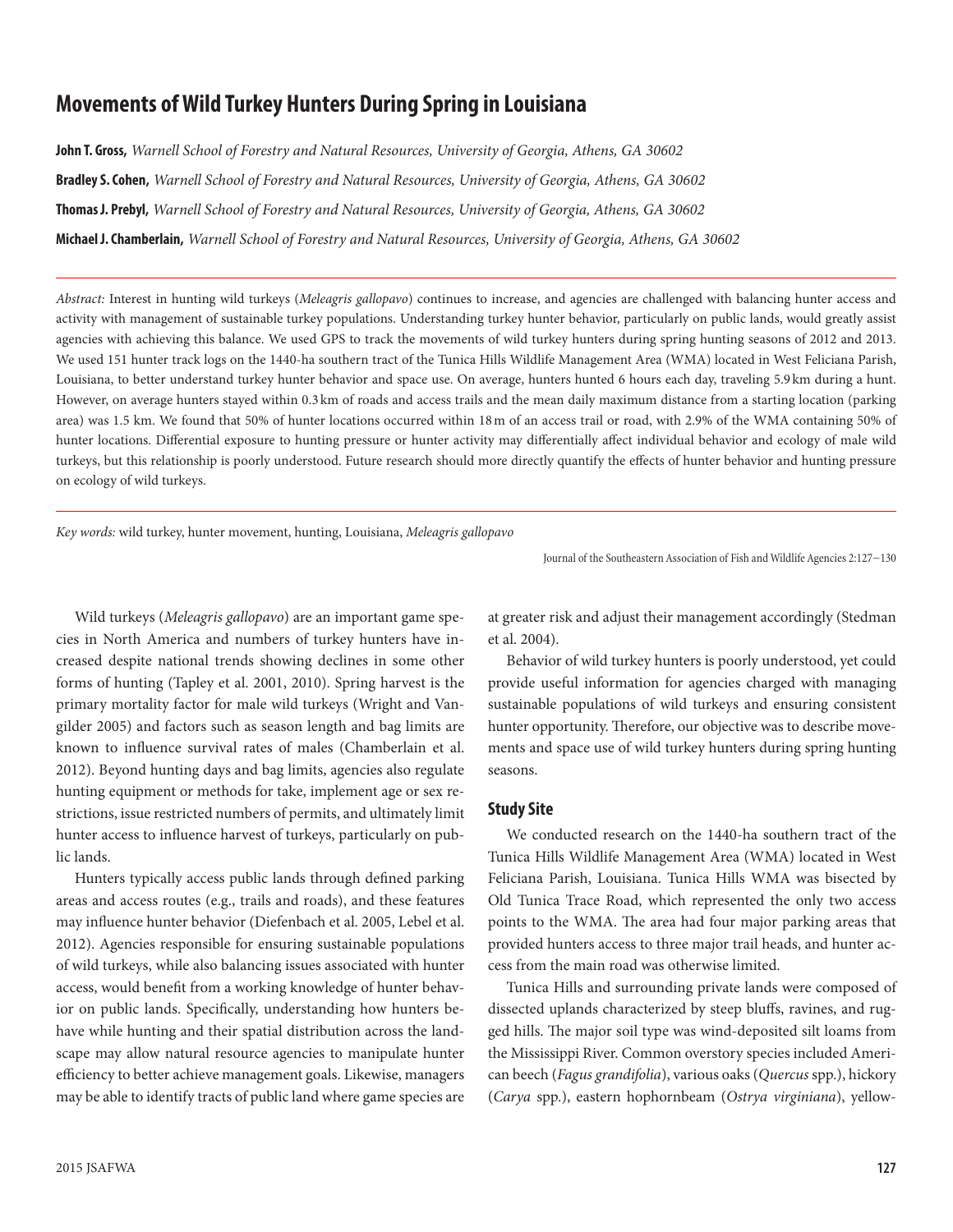poplar (*Liriodendron tulipifera*), red maple (*Acer rubrum*), loblolly pine (*Pinus taeda*), and eastern redcedar (*Juniperus virginiana*). Understory species included oak leaf hydrangea (*Hydrangea quercifolia*), two-wing silverbell (*Halesia diptera*), pawpaw (*Asimina triloba*), muscadine grape (*Vitis rotundifolia*), sweetleaf (*Symplocos tinctoria*), and switchcane (*Arundinaria gigantea*).

#### **Methods**

We conducted research during the 2012 and 2013 spring wild turkey hunting seasons. Turkey season began with a one-day youth hunt on the third Saturday in March of both years, followed by three weekends (Saturday and Sunday only) of lottery hunting in which only 15 participants were allowed to hunt. After the final Sunday of lottery hunting, the WMA was open to the public for seven days. An individual hunter was only selected for a single weekend during the lottery hunt, but could hunt at their choosing during the open seven-day hunt. We used data collected from hunters in all hunts conducted on the study area. In Louisiana, hunters are allowed to hunt turkeys from 30 min before legal sunrise to 30 min after legal sunset.

All hunters on Tunica Hills were required to stop at designated check-in stations upon entry into the study area. We briefly discussed our study objectives with each hunter before providing them with a handheld Garmin eTrex GPS unit. We pre-programmed each unit to collect one location every 30 sec for the duration of the hunt. We were not concerned with the influences of autocorrelation on our resulting inferences, as we were interested in estimating as precisely as possible how hunters were using the landscape (DeSolla et al. 1999). We turned each unit on before giving it to the hunter and asked them to carry it throughout the duration of the hunt. We collected units from hunters upon exiting the WMA where we downloaded data and cleared the units for re-deployment. During the 2012 hunting season it was not mandatory for hunters to carry GPS units, but only three hunters refused to participate in the study. During the 2013 hunting season, the Louisiana Department of Wildlife and Fisheries made participation mandatory. Although an individual hunter could contribute more than one day of hunting data, we did not identify individuals in our data records. We assumed each day/GPS track to be independent from each other.

Prior to performing spatial analyses, we manually inspected GPS locations of hunter movements to identify and remove nonhunting locations such as travelling via a vehicle to gas stations or other hunting locations. Thus, each hunter may have had multiple hunt starting locations and routes within a given day. To identify the starting location of each hunt route, we assumed that hunters did not move >100m in the 15–30 sec interval between GPS

locations, and any location that was greater than 100m from the prior location was considered a new starting location of a hunt route. Additionally, if the time between GPS locations was greater than 10 min we considered the later location a new starting location. We conducted all analyses in Python 2.6 and ArcInfo 10.1 (ESRI 2011). For each hunter/day combination, we calculated the total distance traveled while hunting, maximum straight line distance from a road or trail, maximum straight line distance from a starting location (parking areas), and total time spent hunting. We then calculated the means and standard error (SE) for each of these variables.

Additionally, we wanted to assess how the cumulative use of all hunters was distributed across the WMA in order to understand which areas were receiving the greatest hunting pressure. To this end, we combined all GPS hunting locations into a single dataset and performed two separate analyses. First, we used the combined dataset to calculate the distance to nearest road or trail from each hunting location, and summarized the distribution of the points using 50%, 75%, and 90% percentiles. Second, to estimate the area of the WMA that saw the greatest cumulative hunter use, we calculated a kernel density estimate (KDE) for all points, where the bandwidth parameter was optimized using least squares cross validation in the R package ks (Duong 2014). From the KDE, we extracted isopleth-use polygons representing the areas containing 50%, 75%, and 90% of all hunting locations. Finally, we computed the proportion of the WMA that fell within each of these use polygons.

#### **Results**

We collected and analyzed 151 daily hunter tract logs. Hunters traveled an average of  $5.87 \pm 0.30$  km (mean  $\pm$  SE) each day. The mean maximum distance hunters traveled from a road or trail on a single hunting day was  $0.31 \pm 0.02$  km, whereas the mean daily maximum distance from a starting location was 1.48±0.05 km. Hunters spent an average of  $6.07 \pm 0.31$  hours hunting each day (range: 5 minutes to 14 hours).

We found that 50% of hunter locations occurred within 18 m, 75% occurred within 153 m, and 90% occurred within 404m of roads (Figure 1). The KDE isopleth-use polygons constructed using all GPS locations revealed that 2.9% of the WMA contained 50% of hunter locations, 9.2% contained 75% of hunter locations, and 26.6% contained 90% of hunter locations (Figure 2).

#### **Discussion**

We recognize that our findings are specific to the study area we worked on, which had relatively limited hunter access outside of a seven-day open hunt. Likewise, the terrain on our study area may have influenced hunter use of roads and trails that may not be ob-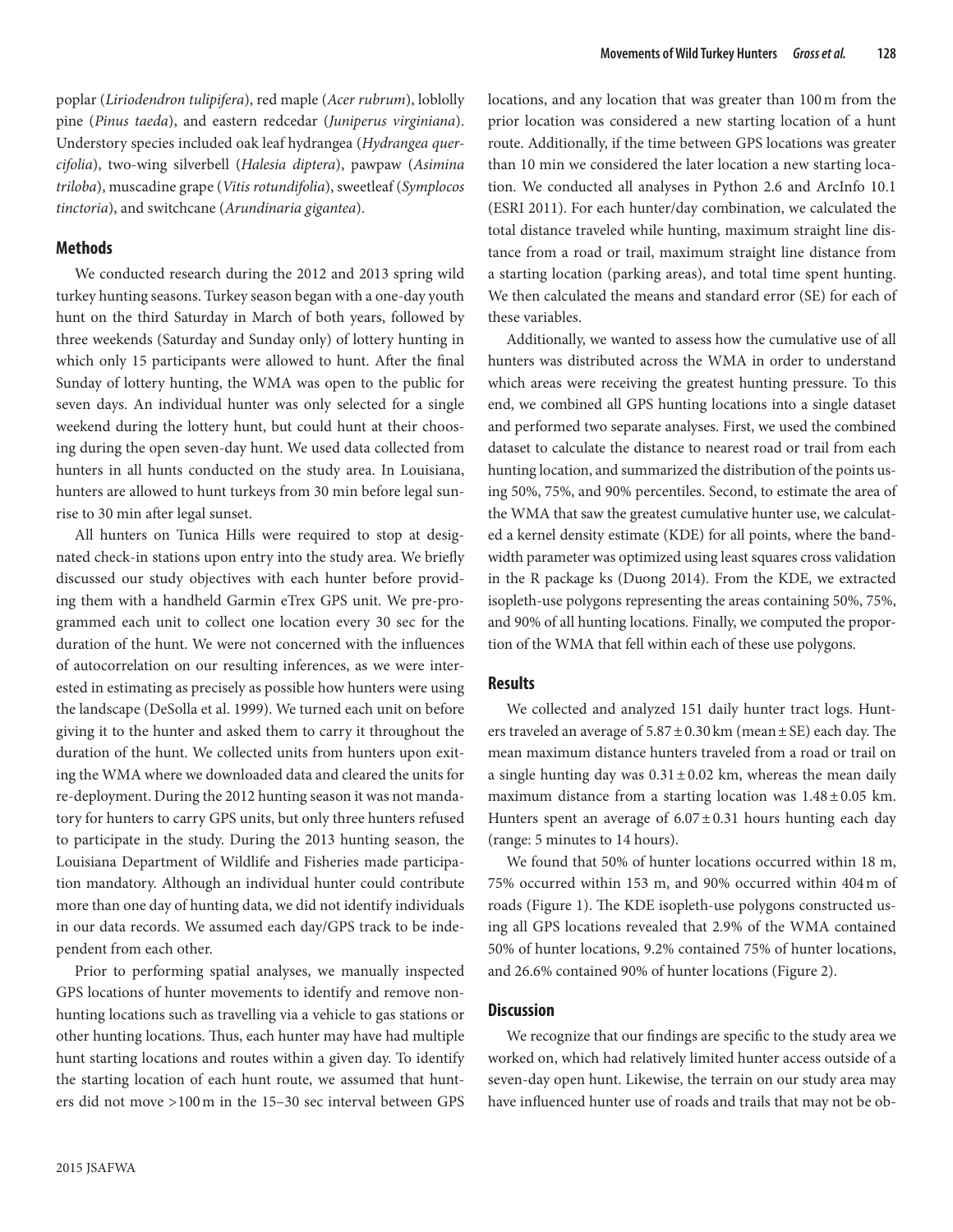

**Figure 1.** Depiction of 50%, 75%, and 90% quantiles of all turkey hunter locations along trails and roads at the Tunica Hills Wildlife Management Area (WMA) in West Feliciana Parish, Louisiana. Locations were taken every 30 sec with a handheld GPS unit that accompanied each hunter on the WMA.

served on areas with different terrain and habitats. Furthermore, public areas managed with lottery hunting likely witness hunter movements that are not typical of movements on areas with openaccess hunting, and we did not partition our data between the lottery and open hunting periods. Nonetheless, we found that turkey hunters spent an average of approximately six hours in the field on each hunt, focusing much of their activity along roads and trails. Hunters traveled approximately 1.5 km during each hunt, but on average did not travel farther than 0.5km from where they parked their vehicle. Collectively, this indicates that most turkey hunters on our study area moved along easy to access and navigate trails, listening and looking for signs of turkeys (e.g., gobbling). Likewise, previous studies have shown hunters to focus their activity near access roads and trails (Diefenbach et al. 2005, Keenan et al. 2008, Lebel et al. 2012). Diefenbach et al. (2005) concluded that 87% of white-tailed deer (*Odocoileus virginianus*) hunters stayed within 500m of a road or trail, whereas Lebel et al. (2012) found that 80%



**Figure 2.** Isopleth-use polygons representing the areas containing 50%, 75%, and 90% of all turkey hunter locations from the Tunica Hills Wildlife Management Area (WMA) in West Feliciana Parish, Louisiana. Locations were taken every 30 sec with a handheld GPS unit that accompanied each hunter on the WMA.

of all deer hunter movements were within 100m of a road or trail.

Previous research detailing movements of deer and ptarmigan (*Lagopus lagopus*) hunters noted that they had a spatially limited impact on their prey (Brøseth and Pedersen 2000, Lebel et al. 2012). Likewise, we found that most (75%) hunting activity occurred on less than 10% of the geographic area of Tunica Hills WMA; 50% of all hunter-GPS locations occurred on <3% of the WMA. This suggests considerable variability of harvest exposure across the landscape, wherein turkeys maintaining home ranges and core areas centered on hunter access points (e.g., roads, parking lots) likely experience a greater exposure to harvest. Conversely, turkeys maintaining home ranges, and particularly core areas, away from these areas likely experience much reduced exposure. However, the linkage between exposure to harvest and mortality risk may to some degree be mitigated for as individuals in hunted populations show behavioral adaptations to avoid hunting pressure (Naugle et al. 1997, VerCauteren and Hygnstrom 1998, Lebel et al. 2012,